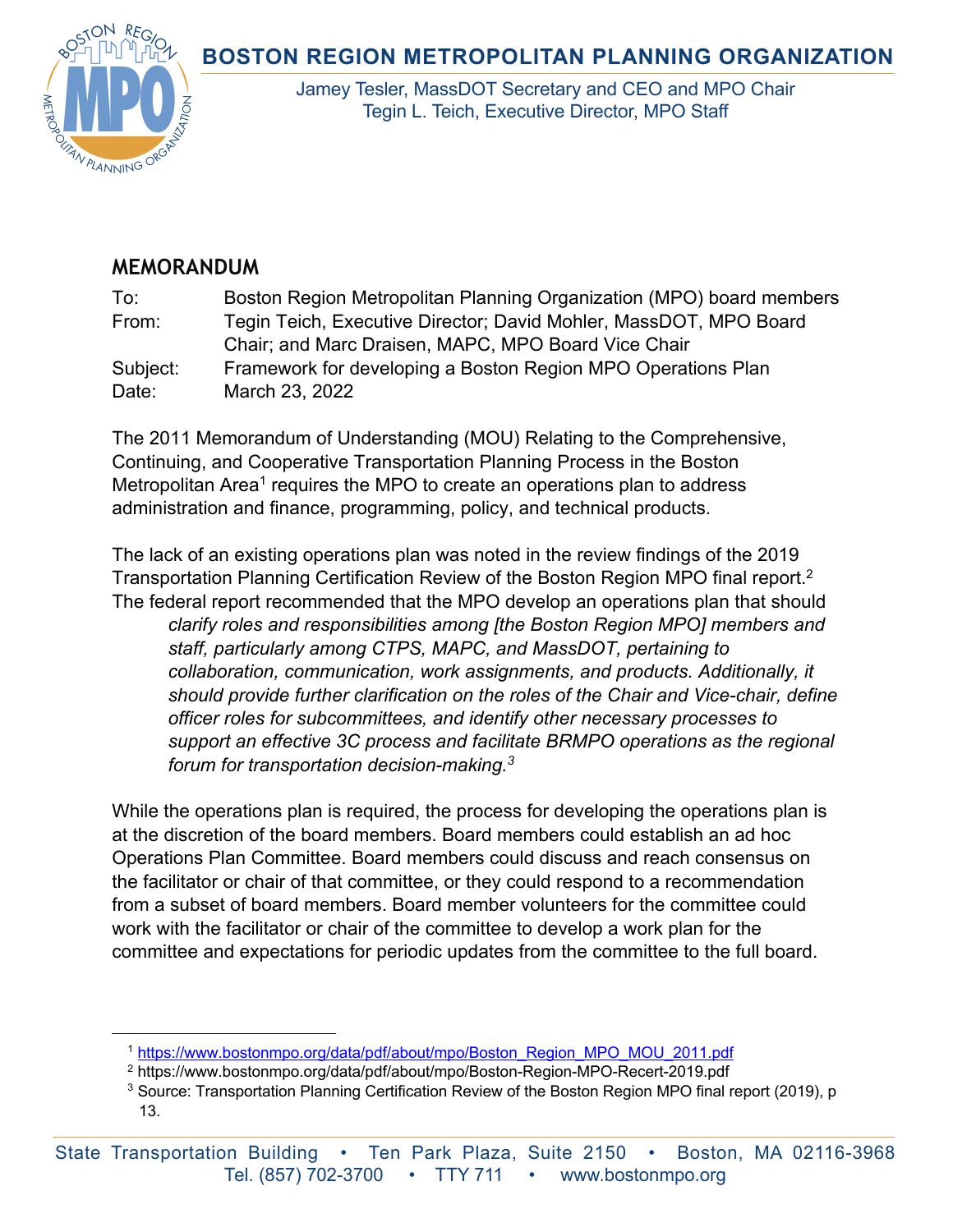The following list of proposed topics for the operations plan is based on the MOU requirements and federal certification recommendations. The proposed topics are intended to provide a starting framework for developing the operations plan. The presence of a topic in this list does not indicate a presupposition that the status quo needs to be adjusted. In some cases, for example, the committee or board members might discuss a topic, and resolve it by deciding to retain the status quo. In other cases, they may decide that an existing policy or process may only need documentation in the operations plan if it is not formalized elsewhere. If, on the other hand, the MPO decides to adjust certain policies or processes, those decisions may, in certain circumstances, require amending the existing MOU.

Election of board members

• Document the process for electing the municipal board members, which is overseen by MAPC and the MBTA Advisory Board

Officers of the MPO board

• Define these roles' election, terms, authority, and responsibility for information sharing with board members

Board member roles and representatives

- Define roles and responsibilities of MPO board members
- Define requirements for engaging member municipalities and subregions
- Define expectations and process around assigning representatives for the appointed official
- Define roles, responsibilities, and expectations for ex officio members
- Clarify expectations around representation of the MPO to press and other stakeholders

MPO board meetings

- Further clarify the process for agenda setting
- Define expectations for facilitation of board meetings, including when the primary facilitator is not present
- Define meeting locations and requirements, whether digitally, in person, or hybrid
- Define expectations for frequency and length of MPO meetings

Standing and ad hoc committees

- Identify the purpose and responsibilities of committee meetings and their attendees relative to the MPO board meetings
- Confirm or adjust number, role, and officers of standing committees based on the expectations for both committee and board meetings.
- Define the trigger and process for establishing ad hoc committees and their officers